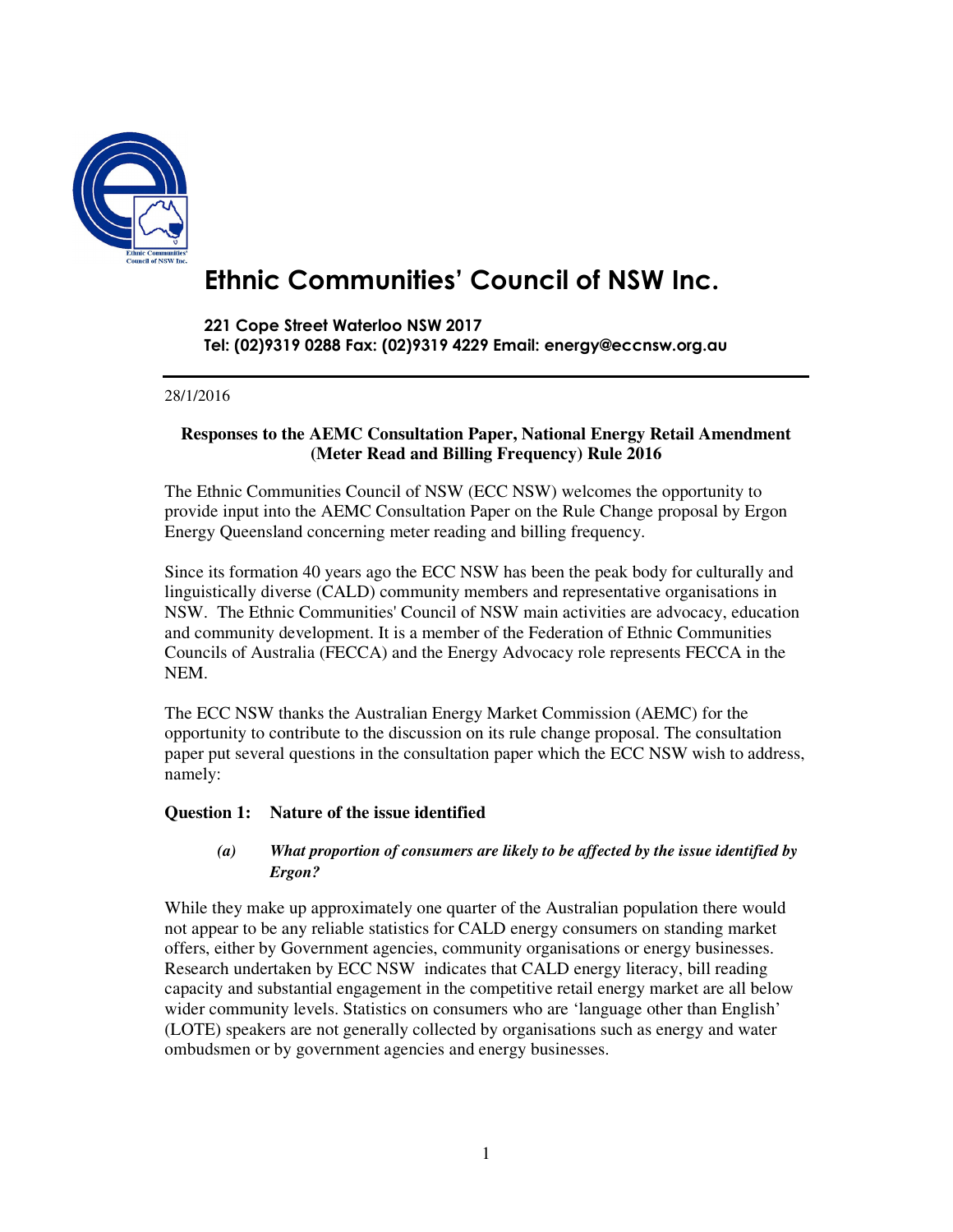#### *(b) Is the availability of meter reads an issue for retailers other than Ergon?*

It would be reasonable to expect that it was, especially for those retailers with high levels of regional, rural and remote communities.

#### *(c) To what extent will other developments, including the roll out of more advanced meters, address the issue identified by Ergon?*

The provision of remote meter reading and subsequent billing along with half-hour reads using advanced metering should alleviate some of the issues. While this process has been initiated in NSW and other States, it is unlikely it will happen quickly, given the 'opt-in' nature of the roll out of smart metering in States other than Victoria. Rural, regional and remote communities without appropriate communications infrastructure and access will present specific challenges.

#### **Question 2: Potential solutions to the issue identified**

## *1. How should the AEMC consult with consumers and consumer groups on their preferences with respect to the trade-offs between the frequency of bills, the accuracy of bills and the costs of billing?*

There are major issues with respect to CALD consumer consultation if current consultation processes are used.  $1$  ECC NSW research  $2$  indicates that CALD consumers have low utilisation levels of the internet for a variety of reasons and have considerable difficulty responding to phone-based surveys in a second language. While no relevant statistics have been collected by AEMC in its Competition Review to date, <sup>3</sup> ECC NSW research and anecdotal evidence points to a lack of engagement in the competitive energy market by CALD consumers in general.

With respect to CALD consumer groups, our energy advocate is the representative for CALD communities across Australia. As a State-wide peak body and National body both ECC NSW and FECCA have access to a wide cross-section of multicultural community membership across Australia.

#### **Question 3: Ergon's proposed solution**

#### *1. Do bills based on actual consumption enhance consumer experience and allow consumers to make more informed usage decisions compared to estimated bills?*

The value of actual, rather than estimated, energy bills and the advantages of more frequent billing cycles to tie recent usage to bill size, are well recognised by consumer advocates and representatives, especially for vulnerable consumers. Ombudsman organisations across all jurisdictions regularly have to intervene and assist consumers who have large catch-up bills after a bill estimation process.

 $\frac{1}{1}$  Landline-based and on-line surveys, although increasingly web-based surveying methods 2

ECC NSW, *Experiences of energy consumption for CALD communities*, 2012 and current (unpublished as yet) follow-up research in CALD community engagement in the energy market

<sup>3</sup> Provision has been made for questions about first language spoken at home, and targeted focus group participation by CALD consumers as part of the 2016 AEMC Competition Review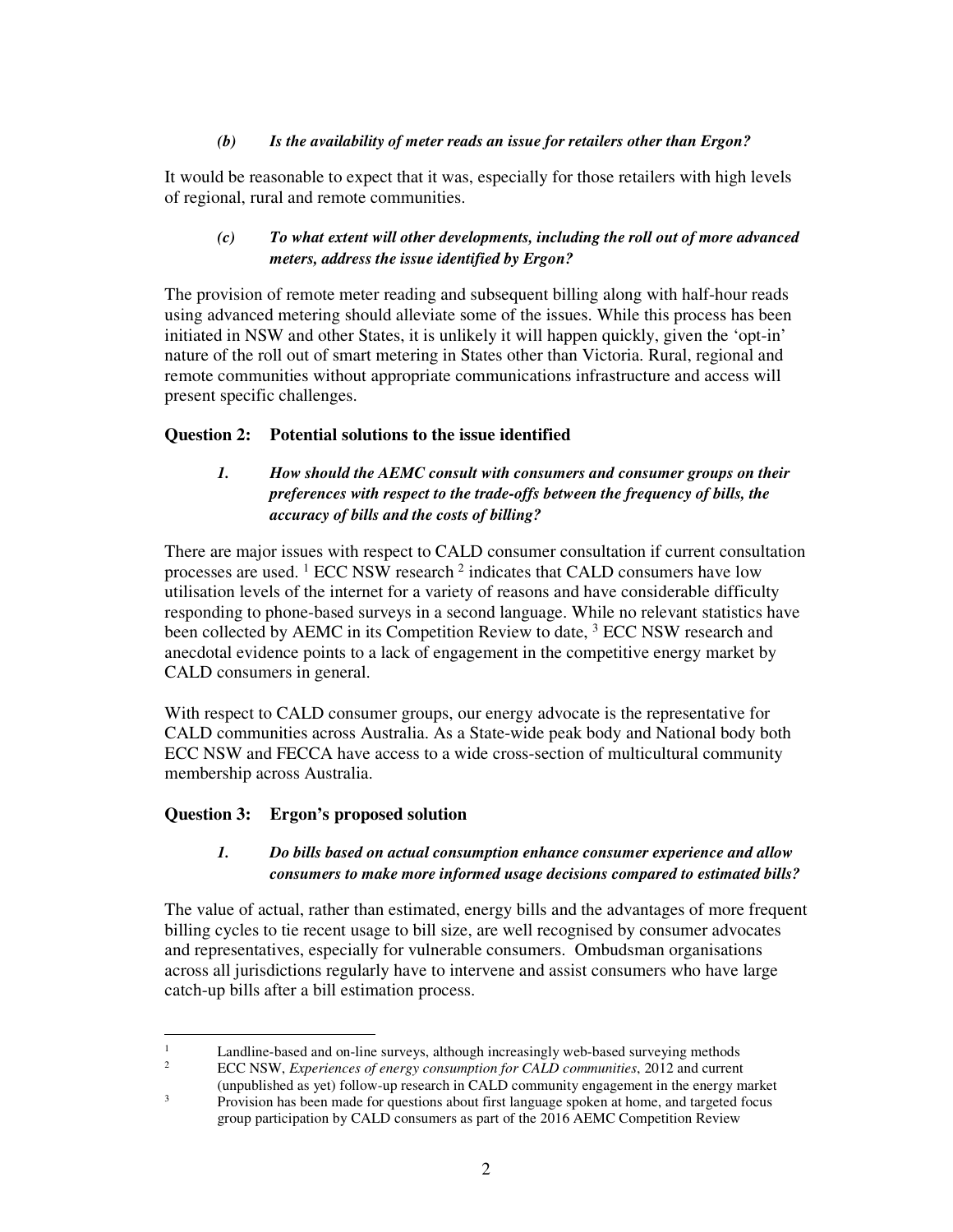## *2. Would delays to the frequency of retail bills cause significant issues for small customers? If so, would a maximum timeframe limit on billing frequency, eg four months, sufficiently manage those issues?*

For the long term interest of consumers, there would appear to be no reason to extend the billing cycle time period (but rather the opposite). Given that there is an expectation under AEMO Service Level Procedures<sup>4</sup> that 'reasonable endeavours' are used by Metering Data Providers to provide a meter reading every 3 months, these procedures should be amended to specify that readings are made *at least* every three months. Given that there is an expectation that 'reasonable endeavours' include actually undertaking the reading each 3 month period, the resulting outcome should be little or no increase in costs of meter reads. In order to address those (hopefully infrequent) cases where meters cannot be read at all, or within the 3 month timeframe, a set of special provisions would need to be identified and detailed in the AEMO Provisions.

Extending the allowable period to 4 months will have the potential for this to become the new 'default' timeframe, and the billing process could be unofficially extended to 4 months from the current 3 month cycle.

## *3. Should the frequency of retail bills be considered a consumer protection?*

ECC NSW research<sup>5</sup> has indicated that CALD consumers exercise an ongoing loyalty to their energy network providers, and do not engage fully in the competitive energy market. For those CALD consumers who are accessing a standing retail offer this will mean that they will not choose to change retailers or the type of energy contract. A distinct lack of energy literacy amongst newly arrived and refugee communities, coupled with a lack of understanding or engagement with the energy industry exacerbates difficulties these communities experience with energy consumer protections.

While there does not appear to be firm statistical support, anecdotal evidence points to a greater proportion of vulnerable consumers utilising standing market offers than other sections of the community. Greater frequency of the bill cycle has been identified as a positive factor in supporting vulnerable consumers. <sup>6</sup>

There is provision under Rule 24(2) of the National Energy Retail Rules (NERR)<sup>7</sup> for a variation in the bill frequency timeframe given 'explicit informed consent' by the consumer. 'Explicit informed consent' is a difficult concept when the challenges of English as a second (or third or fourth) language are included; adequate protections need to be in place for CALD consumers if billing frequency is to be adjusted through negotiation with consumers.

 $\frac{1}{4}$ AEMO *Service Level Procedure: Metering Data Provider Services*, Clause 6.4.1(c)

<sup>5</sup> ECC NSW, *Experiences of energy consumption for CALD communities*, 2012 op cit

<sup>6</sup> For example, SACOSS, *Affordability Conference* April 2015; Energy Networks Australia and Networks NSW, *Supporting Vulnerable Energy Customers Seminar*, September 2015; SACOSS *Better Practice Guideline for Energy Retailers*, March 2015; Essential Services Commission of Victoria, *Supporting Customers, Avoiding Labels*, September 2015 among many others

<sup>7</sup> National Energy Retail Rules, Rule 24(2)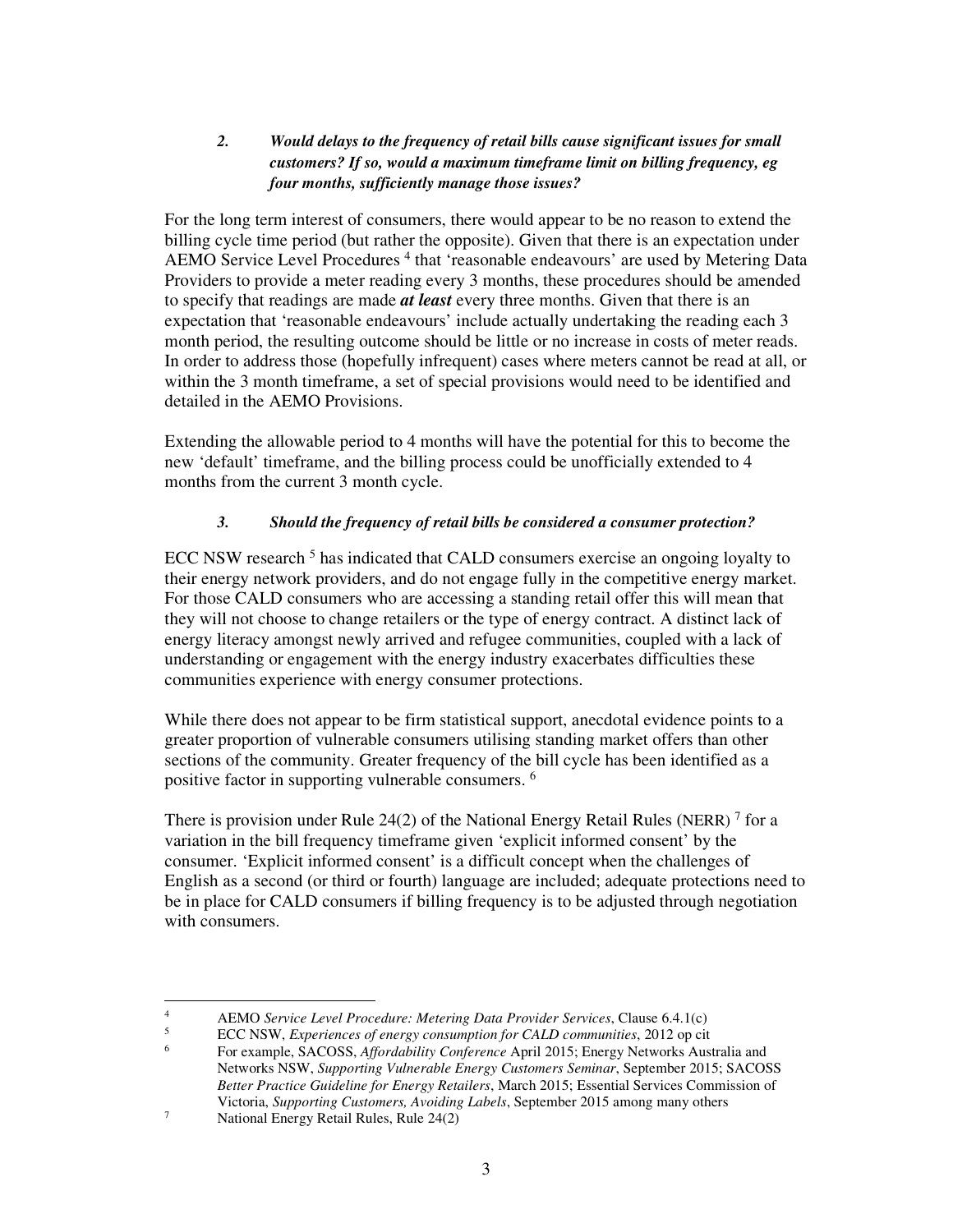## **Question 4: Frequency of meter reading**

## *1. Would more frequent meter reading by the Metering Data Provider provide an efficient solution to the issue identified by Ergon in its rule change request?*

There is already a requirement under the NERR that a bill is issued to a small customer on a market standing offer every 3 months  $8 -$  what remains is to have the 3 months period explicitly detailed in AEMO procedures for Metering Data Providers legislation so that retailers can rely on timely data provision to issue actual bills. More frequent reading of bills, especially for those difficult to access customers in regional/rural/remote areas will certainly boost costs and this would not be efficient or in the long term interests of consumers, as these costs will be passed on and spread across all consumers in the network.

## *2. Would more frequent meter reading impose additional costs on the Metering Data Provider? If so, how much are costs likely to increase?*

If billing frequency is kept at 3 monthly periods, there would be no need to increase billing frequency. All that would be required would be to ensure that it happens within each quarter, so that there would be little or no increase in Metering Data Provider costs.

## *3. Where there is a choice between bills based on actual consumption issued at less frequency or issued at the same frequency but at greater cost, what better serves the consumer's long term interest and is compatible with consumer protections?*

It is not at all clear why there should be ongoing issues with Metering Data Providers sending correct data to retailers, given what is currently required of them under AEMO provisions. If there are anomalies or unclear expectations within AEMO's Service Level Procedure, then these need to be amended/reviewed and altered. Costs for meter reads are already allocated under the revenue cap and should be borne by the Metering Data Provider; additional costs should not be passed on to consumers.

## **Question 5: Billing on the basis of estimates**

## *1. Where there is a choice between estimated bills issued on a regular recurrent basis or less frequent bills based on actual consumption, what better serves the consumers long term interest and is compatible with consumer protections?*

Actual and frequent meter reads for vulnerable and hardship customers are a preferred position, but any increase in costs would not be in the long term interest of consumers, particularly vulnerable consumers. Given what is currently expected of retailers and Metering Data Providers, quarterly bills are the default position for which there is funding under the revenue cap. This is in the long term interest of consumers and protects their interests.

## *2. Are there any barriers to retailers accepting a customer's reading of its meter as a basis for an estimate?*

 8 ibid Rule 24(1)